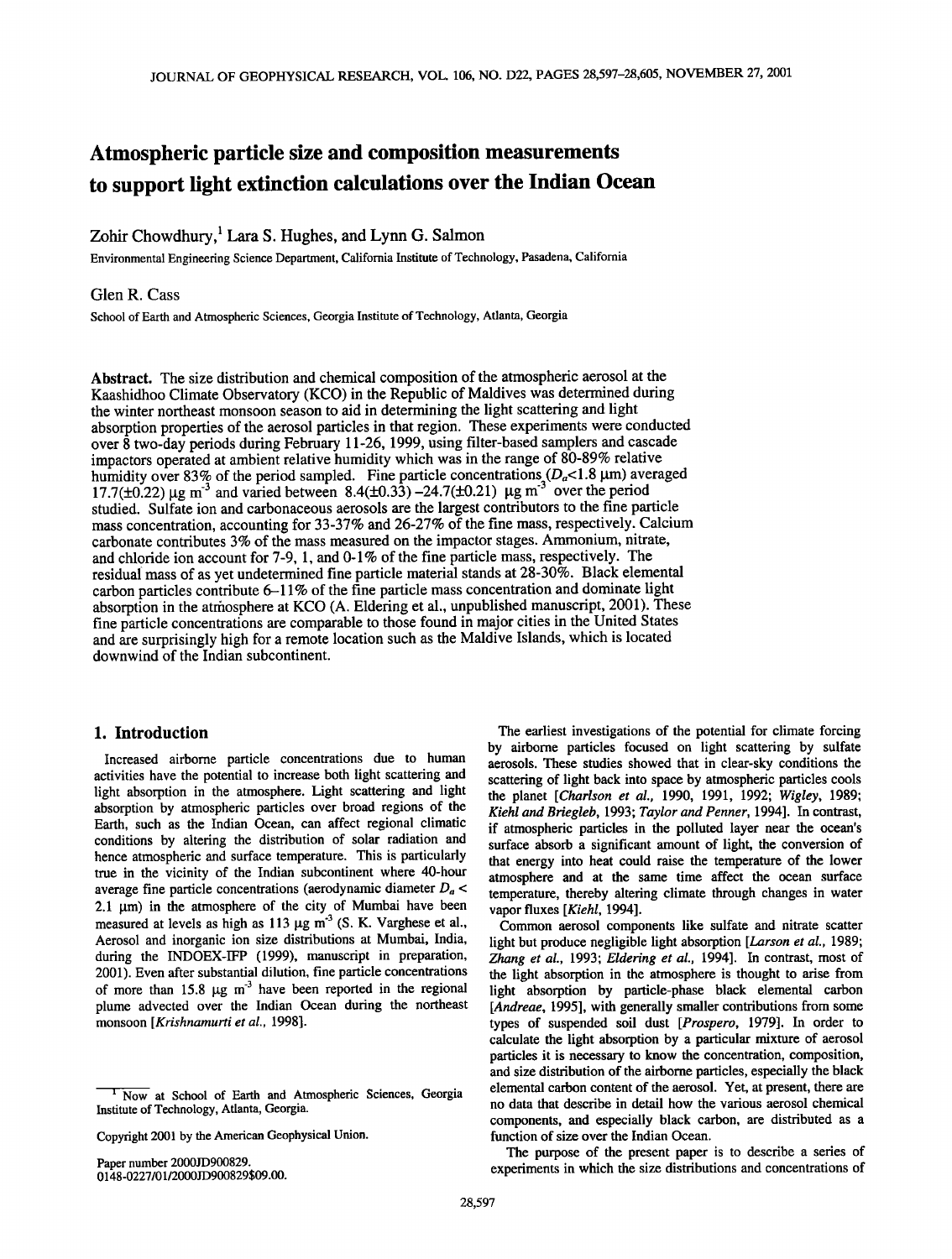

**Figure 1. Schematic diagram of sampling equipment used to measure particle size distributions and chemical compositions.** 

**the component chemical substances inthe airborne particles were measured at the Maldive Islands in the Indian Ocean during February 1999. The data were taken as part of the 1999 Indian Ocean Experiment (INDOEX) intensive field study conducted at Kaashidhoo in the Maldive Islands and thus are accompanied by extensive supporting measurements of light scattering, light absorption, and aerosol properties taken by other investigators during INDOEX.** 

#### **2. Experimental Methods**

**During the period of February 11 to 26, 1999, atmospheric particle samples were collected over consecutive 2-day periods at the Kaashidhoo Climate Observatory (KCO) on Kaashidhoo**  Island (4.96°N, 73.47°E) in the Republic of Maldives. Two filter **samplers and four microorifice uniform deposit impactors (MOUDIs) were operated simultaneously on the roof of the observatory's laboratory building at an elevation of 3 m above ground level. Filter samplers were used because the comparatively large samples collected place most aerosol parameters readily within tight detection limits. The impactors are seen as the most practical way to measure bulk particle chemical composition as a function of particle size. The sampling equipment is shown schematically in Figure 1. Samples were**  collected at ambient temperature (typically 27<sup>°</sup>-29<sup>°</sup>C) and **relative humidity (typically 80-89% RH) for 46 hours out of**  **every 48 hours, starting at 1800 local time (LT) every second day. Samples collected on the lower three stages of the impactors**  are very small, with  $\sim$ 1  $\mu$ g m<sup>-3</sup> of particulate matter or less in the **size ranges sampled by each of the last three impactor stages. Samples of 2-day duration were taken in order to bring sample sizes on the impactor stages to a level where one standard deviation of the mass determination would be approximately**   $\pm 0.2$   $\mu$ g m<sup>-3</sup>. This permits very accurate mass determination on **the third from last impactor stage at all times and significant mass measurements on the second to last stage much of the time. This increased accuracy of the measurements is of course obtained at the expense of the ability to detect short-term fluctuations in aerosol concentration. Vasiliou et al. [1999] have shown that particle bounce within impactors is effectively suppressed by sampling at ~80% RH. Since the ambient RH at Kaashidhoo Island was in this range during these experiments, we both size the particles as they actually exist in the atmosphere and in a way that suppresses particle bounce by sampling at ambient RH.** 

**Total suspended particulate matter (no particle size discrimination) and fine particulate matter (aerodynamic**  diameter  $D_a < 1.8$  µm) samples were collected using a Caltech**built filter sampling system. In this work we emphasize fine particle characterization because previous research shows that fine particles contribute approximately two thirds of the aerosol optical depth over the Indian Ocean [Satheesh et al., 1999]. The**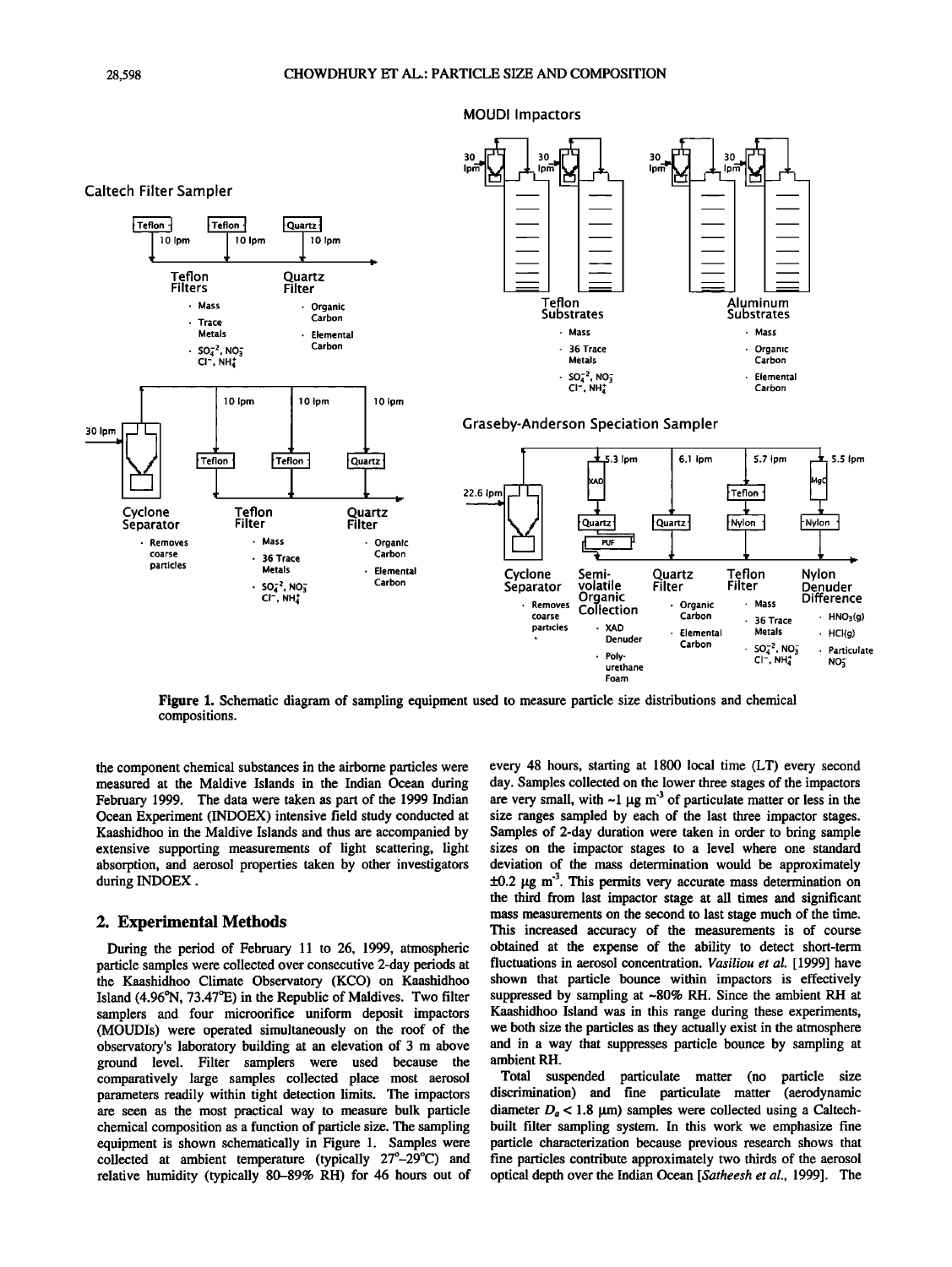

**Figure 2.** Time series of fine particle ( $D_a < 1.8$   $\mu$ m) mass concentration and chemical composition at **Kaashidhoo Island, February 11-26, 1999, based on the Caltech filter sampler.** 

**flow rates for the total and fine particulate matter filter sampling lines are shown in Figure 1. Total suspended particulate matter was collected on one open-face quartz fiber filter (Pallflex, 2500 QAO, 47-mm diameter) and on two parallel open-faced Poly Tetra Fluoro Ethylene (PTFE) filters (Gelman Sciences, Teflo, 47-mm diameter, 1.0-1am pore size). Fine particulate matter was collected on one quartz fiber filter (Pallflex, 2500 QAO, 47-mm diameter) and on two PTFE filters (Gelman Sciences, Teflo, 1.0- [tm pore size). For collection of the fine particles, ambient air was drawn at a rate of 30 lpm through a glass inlet line to a Teflon-coated AIHL-design cyclone separator [John and Reischl, 1980], which removed large particles according to a collection efficiency curve having a 50% aerodynamic cutoff diameter at 1.8 lam before the air passed through the fine particle collection filters. The 15 and 85% particle collection cut points for this**  cyclone at this flowrate are at ~1.7- and 2.2-µm aerodynamic **diameter, respectively, based on visual extrapolation of the collection efficiency curves presented by John and Reischl [1980]. The airflow rate through each filter assembly was measured before and after each 46-hour sampling period using a rotameter that had been calibrated against a bubble flow meter;**  uncertainties in the airflow rate are  $\pm 3\%$  and would affect the cyclone 50% cutoff diameter by ±0.05  $\mu$ m.

**Four 10-stage microorifice uniform deposit impactors (MOUDI, MSP Corporation, Model 100) [Marple et al., 1991] were simultaneously operated to measure 46-hour average particulate mass concentration and chemical composition as a function of particle size. To suppress particle bounce from the upper stages of the impactors, ambient air was passed through a Teflon-coated AIHL-design cyclone separator placed upstream of the inlet of each of the four impactors to capture coarse**  particles  $(D_a > 1.8 \mu m)$  [*John and Reischl*, 1980]. Particles over **the size range 0.056-1.8 lam particle diameter were collected on impaction stages 5 through 10 of the impactors. All 10 stages of the impactors were in place during the experiment, but only the lower 6 stages collected meaningful samples because of the**  **presence of the cyclone separator upstream of the impactors. Two of the four impactors were loaded with aluminum foil substrates (MSP Corporation, 47-mm diameter) and a quartz fiber afterfilter (Pallflex, 2500 QAO, 47-mm diameter). The remaining two impactors were operated with PTFE impaction substrates and afterfilters (Gelman Sciences, 47-mm diameter,**  Teflo material, 1.0-um pore size). Foil impaction substrates and **quartz fiber filters were baked before use in order to lower their carbon blank values, since these materials were dedicated to the analysis of carbonaceous aerosol species; foil substrates were baked for 48 hours at 550øC, and quartz fiber filters were baked for 12 hours at 550øC. To avoid contamination by organic compounds, no grease or oil was applied to the impaction substrates. Filter samples and samples on impaction substrates were placed in petri dishes, sealed with Teflon tape, then frozen immediately after collection and until subsequent analysis.** 

**All foil and PTFE impaction substrates and PTFE filters were gravimetrically analyzed by repeated weighing before and after the experiment on a Mettler model M-55-A mechanical microbalance maintained in a temperature and humiditycontrolled environment (21.0 + 0.2øC, 39 \_+ 3% RH). PTFE impactor substrates were cut in half before chemical analysis to allow the use of several different chemical analysis techniques. One half of the each of the PTFE impactor substrates and one of each pair of PTFE filter samples were analyzed by ion chromatography (Dionex Corporation, Model 2020i) for the**  anions  $NO_3$ ,  $SO_4^2$ , and CI<sup>'</sup> [*Mulik et al.*, 1976] and by an indophenol colorimetric procedure for NH<sub>4</sub><sup>+</sup> [Bolleter et al., **1976] using an Alpkem rapid flow analyzer (Model RFA-300). The second half of each of these sample sets is being analyzed for trace elements using neutron activation analysis [Olmez, 1989], and trace elements concentration values will be posted to the INDOEX Web site when they become available.** 

**Foil and quartz fiber substrates were analyzed for elemental and organic carbon content using the thermal-optical carbon analysis method of Huntzicker et al. [ 1982] as modified by Birch and Cary [1996]. Correction for pyrolytic formation of**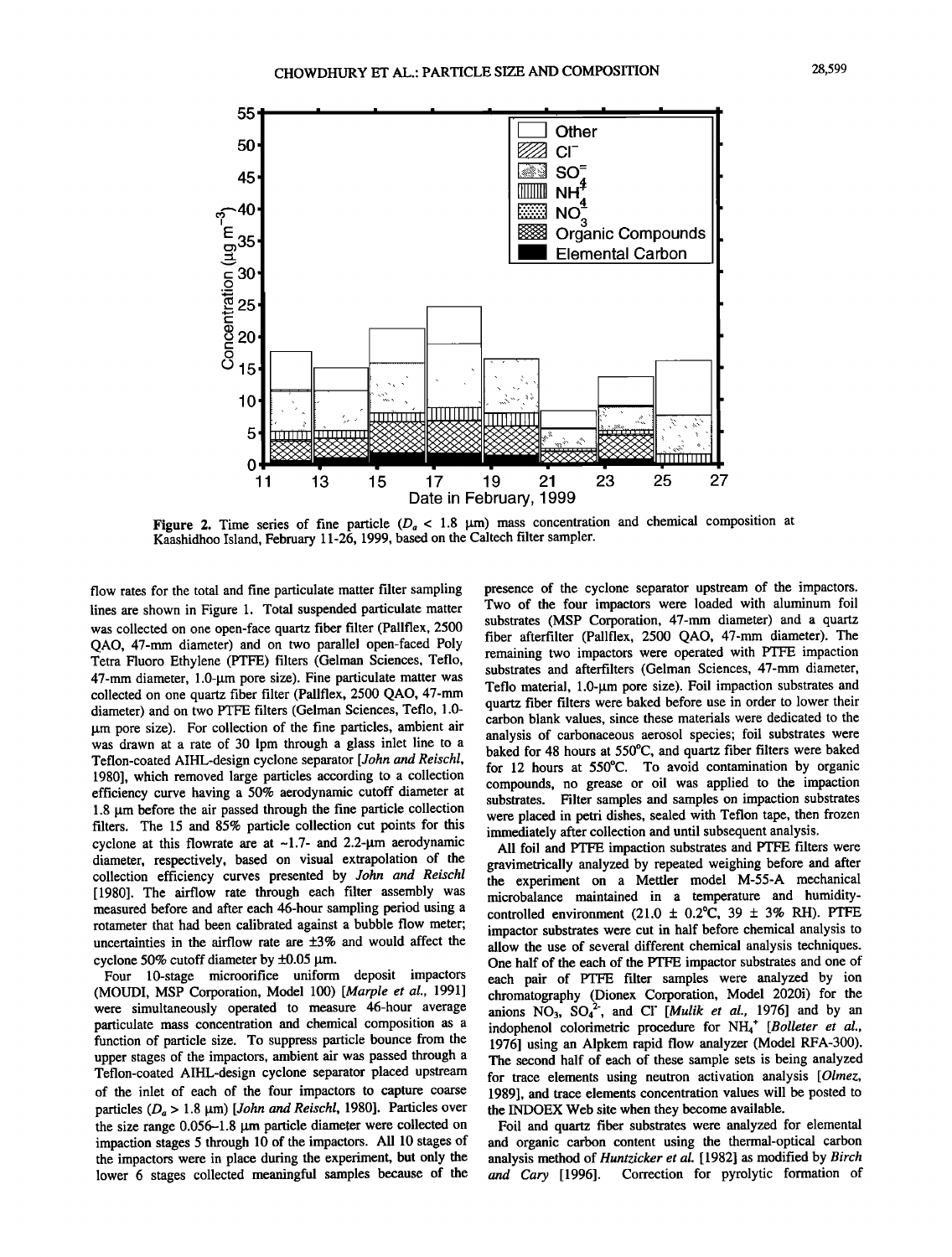



**Figure 3.** Material balance on the average concentration and chemical composition of fine particles ( $D_a < 1.8$  $\mu$ m) at Kaashidhoo Island during the entire study period based on (a) the Caltech filter sampler and (b) the integration over all MOUDI impactor stages with  $D_a < 1.8 \,\mu \text{m}$ .

**elemental carbon during organic carbon determination from the impactor samples was accomplished using the methodology described in the paper by Kleeman et al. [1999a]. Elemental carbon is a form of impure graphite produced by combustion processes [Cass et al., 1982]. Analytical standards for atmospheric elemental carbon particles do not presently exist, and thus elemental carbon concentrations are defined operationally by the analytical method that is used. In the thermal evolution and combustion method of Birch and Cary [1996], elemental carbon is defined as carbon that resists volatilization**  up to a temperature of 900°C in an inert atmosphere in a manner **similar to graphite and also is black. For this reason, we use the terms elemental carbon and black carbon interchangeably but with the realization that it is the measurement method of Birch and Cary [1996] that operationally defines the concentration values reported. Variations in elemental carbon values between alternative methods can arise owing to differences in the way that alternative methods correct for charting of the samples during analysis. In the case of the present samples, comparison of the EC values attained by the method of Birch and Cary [1996]** 

**versus values obtained without any pyrolysis correction shows an**  absolute difference in the EC values of  $0.47\pm0.61$  µg EC per cm<sup>2</sup> **of filter surface analyzed, corresponding to an average 17% change in the EC concentrations and a 6% change in the OC concentrations.** 

For gravimetric mass determination the average precision of **the impactor measurements, calculated from the nominally four replicate impactor samples taken each event, was found to be**   $\pm 5.3\%$  for samples greater than or equal to 2.0  $\mu$ g m<sup>-3</sup>, and  $\pm 22.5\%$  for samples less than 2.0  $\mu$ g m<sup>-3</sup> whose values were still **significantly greater than zero. For sulfate, ammonium ion, organic matter, and elemental carbon the average precision of the measurements based on repeated analysis of standard solutions**  was  $\pm 2.3$ ,  $\pm 5.4$ ,  $\pm 11.1$ , and  $\pm 5.9$ %, respectively, for samples greater than or equal to  $0.2 \mu g \, \text{m}^3$ . No nitrate concentrations above  $0.2 \mu g$  m<sup>-3</sup> were measured on any single impactor stage. **For sulfate, nitrate, ammonium ion, organic matter, and elemental carbon the average precision for samples having**  significant values smaller than 0.2  $\mu$ g m<sup>3</sup> was  $\pm 16.4$ ,  $\pm 12.4$ , **ß +18.4, \_+34.9, and +12.4%, respectively.** 

**a)** 

**b)**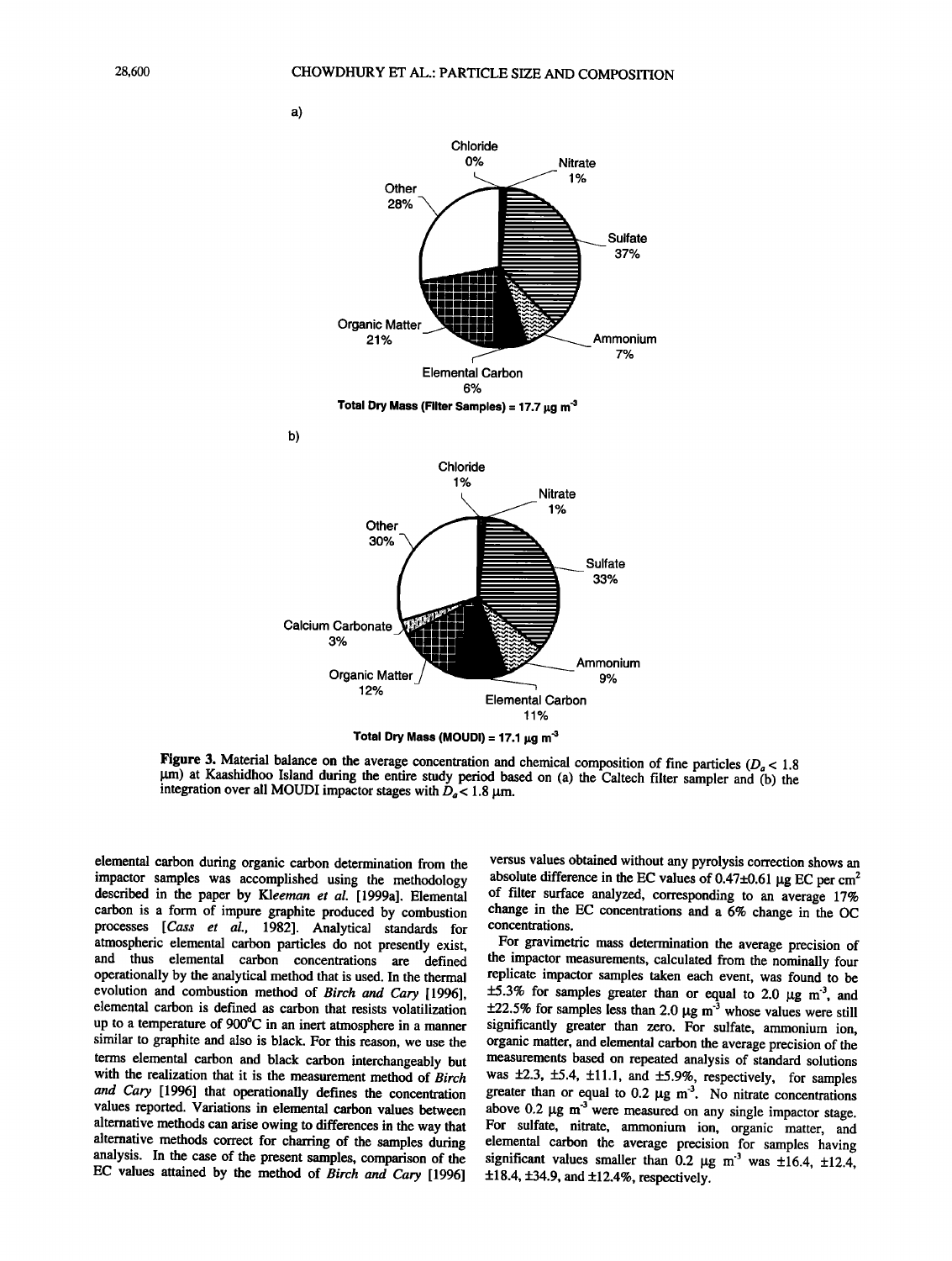

**Figure 4. Comparison of the sum of the fine particle mass concentrations measured from impactor stages**  collecting particles with  $D_a < 1.8$   $\mu$ m versus fine particle mass concentrations measured from the Caltech filter sampler ( $D_a$ < 1.8  $\mu$ m) and Graseby-Andersen sampler ( $D_a$ < 2.5  $\mu$ m).

**The uncertainty values just described are based on random errors. There are possible sources of systematic errors that have not been quantified. These include losses in inlets to the samplers (measured by sampling directly from outdoor ambient air into the cyclone inlets), cyclone and impactor size segregation errors minimized by use of the cyclones and high RH sampling to suppress particle bounce in the impactors, volatilization of**  aerosol ammonium nitrate (potentially serious if NH<sub>4</sub>NO<sub>3</sub> is **present; see Hering and Cass [1999], positive organic aerosol artifacts due to vapor adsorption or negative organic aerosol artifacts due to volatilization of organics (potentially serious, see McDow [1999]), and uncertainties in the assumed ratio of organic compound mass to organic carbon mass (see Turpin and Lim [2000]; while we assume a value of 1.4 as the ratio of organic compound mass to organic carbon mass, the value calculated from ambient concentration data when the actual organic compounds present are known ranges from 1.2 to 3.0).** 

**In addition to the above instruments, a prototype Graseby-Andersen Sampler (Andersen RAAS, PM 2.5 speciation) was used to collect fine airborne particulate matter in sizes smaller**  than 2.5-um aerodynamic diameter. Airflow rates and sampling **streams for this sampler are shown in Figure 1.** 

## **3. Results and Discussion**

**The time series plot in Figure 2 shows the mass concentration**  and chemical composition of the fine particles  $(D_a < 1.8 \mu m)$ **based on the Caltech filter sampler results over the entire study period. In these and subsequent mass balance plots, organic compound concentrations are estimated as 1.4 times organic carbon concentrations in order to account for the H, O, S, and N in organic matter [Gray et al., 1986]. The most polluted 46-hour**  event (fine particle mass concentration  $24.7\pm0.21$   $\mu$ g m<sup>-3</sup>) **occurred from February 16 to 18. This episode was characterized by continental pollution transported from the Indian subcontinent, as explained later in this section. The least polluted 46-hour event (fine particle mass concentration 8.4+0.33 •g m '3)**  **occurred from February 20 to 22. Whenever uncertainties are**  presented throughout this paper, they reflect  $\pm 1\sigma$  confidence **intervals for the individual samples when a single sample is**  described or  $\pm 1\sigma$  confidence intervals for the mean if the mean of **a group of samples is described; these values are determined through analysis of replicate measurements. Because of rain on February 21 and 22, wet deposition of particles probably removed most of the atmospheric pollution. Moreover, backward trajectories indicate that the air parcels sampled at KCO during February 20-22 originated from the comparatively less polluted environment off the coast of Thailand. As seen in Figure 2, the**  major fine particle chemical components are  $SO_4^2$ ,  $NH_4^+$ , organic **compounds, and elemental (black) carbon. The sulfate aerosol cannot be present entirely as ammonium sulfate as there are less**  than 2 moles of  $NH_4^+$  for every mole of  $SO_4^{\text{-}2}$  in the aerosol.

**A material balance on the average concentration of the fine**  particle  $(D_0 < 1.8 \text{ µm})$  chemical species measured by filter-based sampling throughout the entire study period is shown in Figure **3a. Over this measurement period, fine particle mass**  concentrations averaged  $17.7\pm0.22$   $\mu$ g m<sup>-3</sup>;  $37\%$  of the mass is **sulfate, 7% is ammonium ion, and 27% consists of organic compounds plus elemental carbon. The chemical identity of**  5.8 $\pm$ 0.4  $\mu$ g m<sup>-3</sup> (28%) of the fine particle material remains **unknown; this residual material is expected to consist of the oxides of crustal trace elements (e.g., A1, Fe, and Si) plus sea salt and some water that remains in the samples despite the fact that they were weighed at 39% RH. A small amount of the crustal material is found in nearly all of the fine particle samples that we have taken elsewhere [e.g., Christoforou et al., 1999; Gray et al., 1986; Salmon et al., 1999], while sea salt is expected given the coastal location at Kaashidhoo Island. Total suspended particulate matter (TSP) concentrations averaged 10 times higher than fine particle concentrations over the four sampling events where TSP data are available; we do not have enough chemical information on the composition of the coarse particles to warrant further discussion.** 

**The sum of the masses collected on impactor stages 5 to 10 provides an additional measure of overall fine particle mass**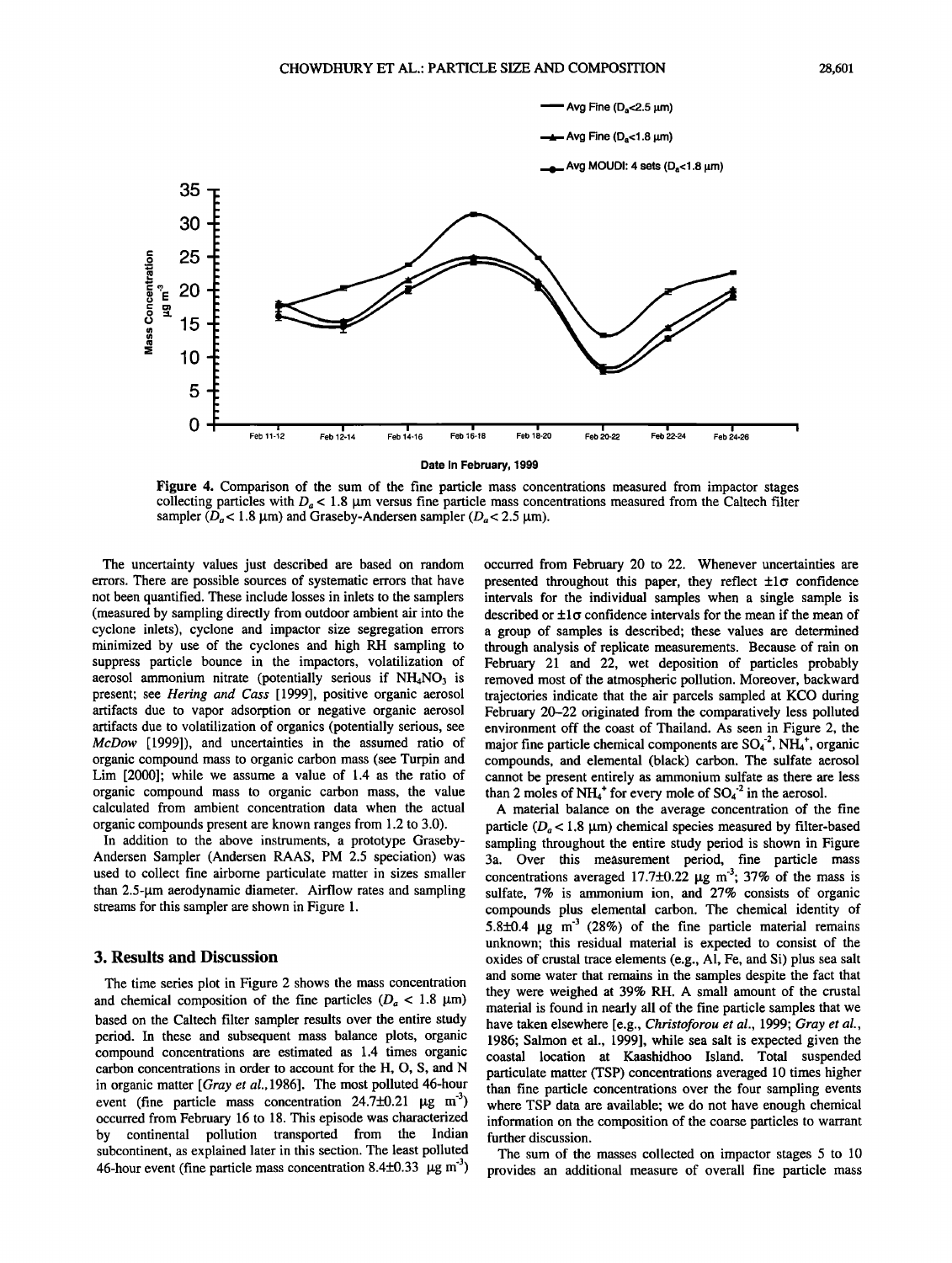

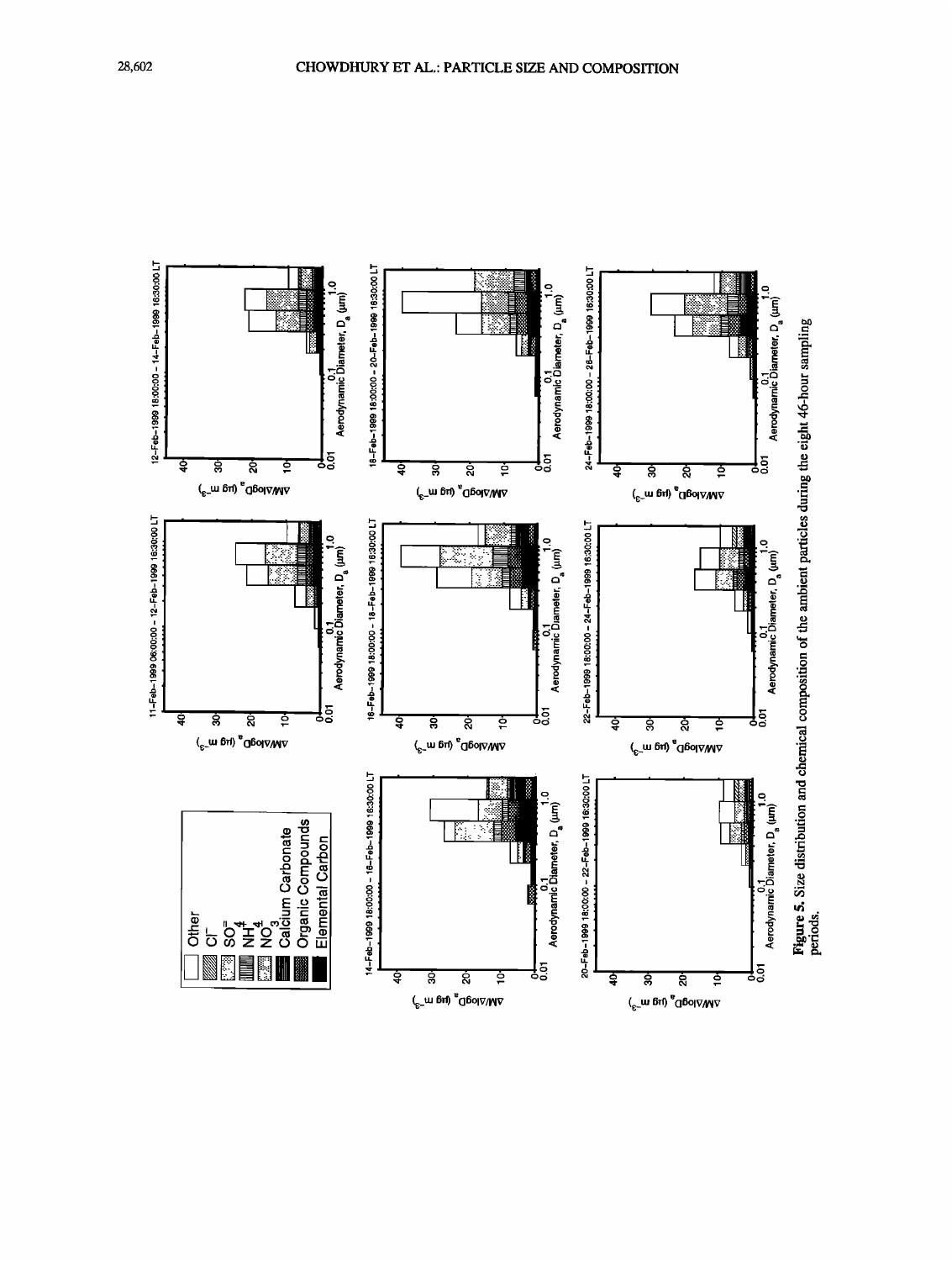

**Figure 6. Typical 10-day backward trajectory for air parcels arriving at Kaashidhoo Island at 0600 local time (a) on February 16 during a high pollution event and arriving at 0600 local time (b) on February 22 during a low pollution event.** 

concentration ( $D_a < 1.8$  µm) that can be compared to the sub-1.8  $\mu$ m and sub-2.5  $\mu$ m fine particle mass concentrations measured **by the Caltech filter sampler and Graseby-Andersen filter**  sampler, respectively. The sub-1.8  $\mu$ m particle **concentrations measured by the impactors and Caltech filter sampler match very closely throughout the entire study period, as shown in the lower 2 curves in Figure 4, indicating consistency in measurement and in sample analysis.** 

**A material balance on the chemical composition of the**  impactor samples integrated over all particle sizes  $D_a < 1.8 \text{ }\mu\text{m}$  is presented in Figure 3b for comparison to the sub-1.8  $\mu$ m **diameter particles measured from the filter-based samples. The results of these independent measurements are very close for fine**  particle mass concentration and for CI, NO<sub>3</sub>, SO<sub>4</sub><sup>-2</sup>, NH<sub>4</sub><sup>+</sup>, and **total carbon. The principal difference seen is in the speciation of** 

the aerosol carbon. The impactor samples suggest that some of **the "organic carbon" measured on the quartz fiber ffiters is actually carbonate carbon that is seen on the largest stage of the impactor samples; a possible source is the coral material from**  which Kaashidhoo Island is formed. **determined from the impactor samples is more heavily weighted toward elemental carbon. The fine particle mass concentrations**  as measured by the Graseby-Andersen filter sampler  $(D_0 < 2.5)$ **20' Ixm) exceed the concentrations obtained from the sub-l.8 aerodynamic diameter samplers, as expected (see Figure 4).** 

**The size distribution of the chemical components of the atmospheric particle mixture at KCO is shown in Figure 5 based on the impactor data. The particle size distribution is largely unimodal in the submicron particle size range. The peak in the**  particle mass distribution typically occurs in the 0.56-1.0  $\mu$ m **aerodynamic diameter size range, which corresponds**  approximately to the size range of 0.44-0.79  $\mu$ m particle **physical diameter. The density used was 1.55 g cm -3. This value was calculated by first forming model compounds from the measured aerosol species as described by Larson et al. [1988], 0' then averaging the densities of those materials followed by estimation of the amount of water present at the sampled RH [Larson et al., 1988; Eldering et al., 1994]. The relative humidities at KCO averaged (range given in brackets) 81(76- 83)%, 82(77-86)%, 83(77-87)%, 85(78-87)%, 84.5(75-92)%,** 

The size distributions of  $SO_4^2$  and  $NH_4^+$  ions follow each other closely, indicating that some  $(NH_4)_2SO_4$  and/or  $NH_4HSO_4$ probably are present in the fine particles. CI' and  $NO<sub>3</sub>$ ' are found in relatively small amounts, principally in the  $1.0-1.8$   $\mu$ m  $\frac{1}{\text{NDIA}}$  The chloride indicates the presence small amount of sea-salt has been in some cases partly transformed by atmospheric chemical reactions to produce sodium nitrate. Since chloride can be displaced from the aerosol by reaction with sulfuric or nitric acid, chloride concentrations<br>alone do not permit an accurate assessment of the amount of sea<br>salt present. Given the large amounts of sulfate in the largest RCONTINUES AND SALLY PESERIL. COVER THE TAPS OF SUITABLE IN THE TAPS OF SUITABLE IN THE SOLUTION SUITABLE TO THE TAPS OF SUITABLE IN THE TAPS OF SUITABLE IN THE TAPS OF SUITABLE IN THE TAPS OF SUITABLE IN THE TAPS OF SUITA **I I ?•MALDIVES! • % the INDOEX Web site and will provide a basis for estimation of** 

> **Organic carbon and elemental (black) carbon are most abundant in the size range between 0.32- and 1.0-gm aerodynamic diameter; this size range extends to larger particle**  sizes than the 0.1-0.3 µm diameter peak characteristic of black **carbon from diesel engines in the United States [Kleeman et al., 1999]. Black carbon from coal or biomass burning might be responsible for this pattern; at present the size distribution of elemental carbon from small-scale coal combustion and Indian subcontinent biomass burning is unknown. Alternatively, small primary black carbon-containing particles may become larger**  through accumulation of secondary aerosol species (e.g., sulfates, **secondary organics) over time during multiday transport across India and the Indian Ocean. The other mass values shown in Figures 2, 3, and 5 are believed to consist largely of mineral matter and sea-salt, plus water that is retained in the samples despite the fact that they were weighed at 39% RH. The mineral matter concentrations can be more thoroughly explored once trace element data become available from neutron activation analysis.**

> **During the northeast monsoon the aerosol concentrations measured at KCO were much higher than one would expect at a remote island location. Fine particle mass concentrations in**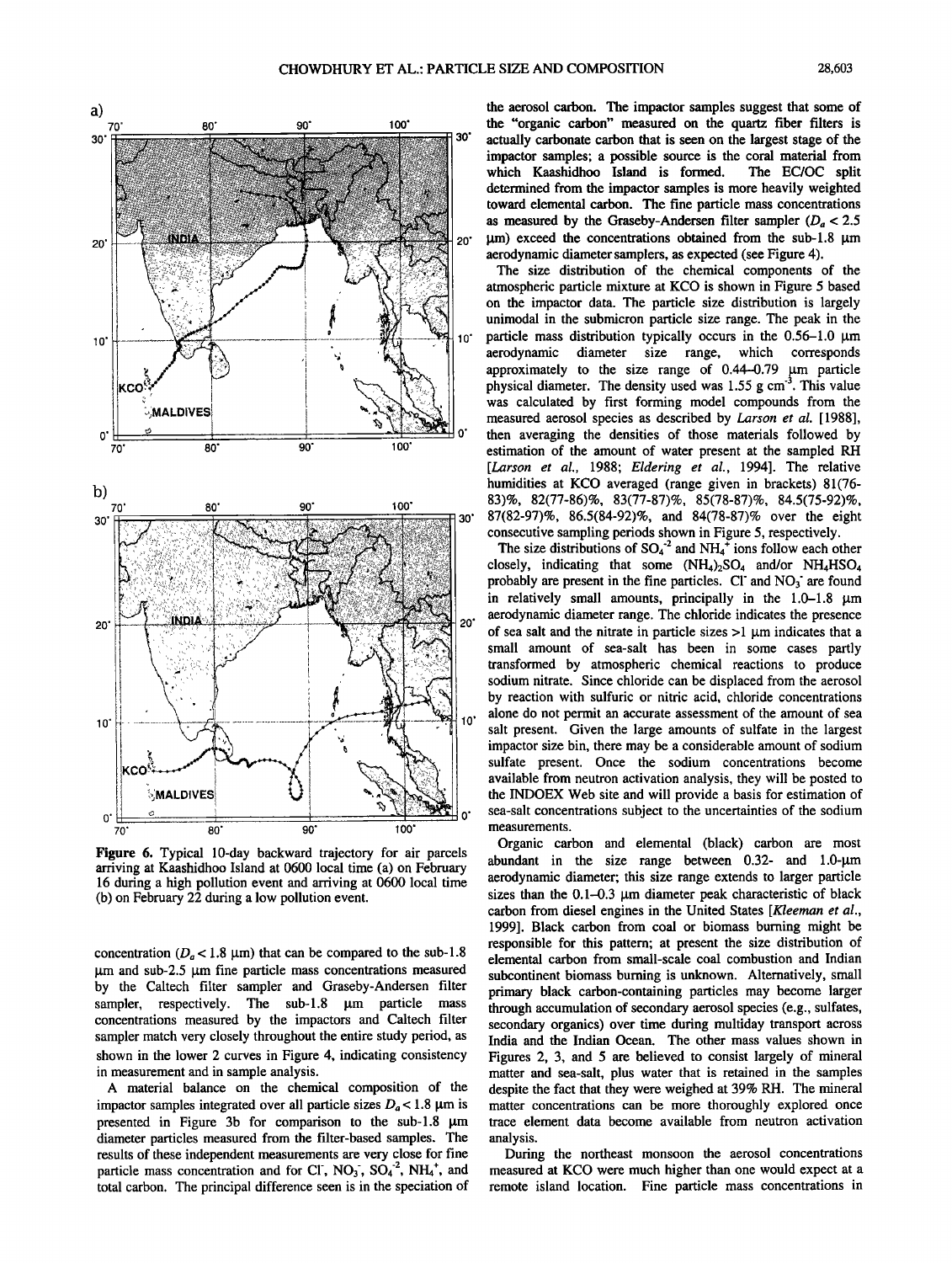particles smaller than 1.8-um aerodynamic diameter reached **24.7\_+0.21 •tg m '3 over one 2-day period and averaged 17.7\_+0.22 •tg m '3 over the entire 16 days of this study. By comparison, fine particle concentrations in center of the city of Los Angeles**  averaged 27.4  $\mu$ g m<sup>-3</sup> during 1993, while such concentrations at **San Nicolas Island, upwind and offshore of Los Angeles,**  averaged 7.7  $\mu$ g m<sup>-3</sup> [Christoforou et al., 2000]. Fine particle concentrations averaged 16.2  $\mu$ g m<sup>-3</sup> at Kenmore square in **Boston in 1995 [Salmon et al., 1999].** 

**Meteorological data link these high aerosol concentrations at KCO during the February 11-26, 1999, period to transport from the Indian subcontinent. Figures 6a and 6b show characteristic 10-day backward trajectories arriving at KCO during the study period for high pollution events and low pollution events, respectively (methodology described by Harris and Kahl [1994]). During high pollution events the air masses originated in Bangladesh, West Bengal, and the northern part of India and accumulated pollutants as they passed down the eastern coast and southern tip of India before reaching KCO. Although coarse particles larger than several microns in diameter may settle from the atmosphere via dry deposition, there is a strong possibility that smaller fine aerosols from India and Bangladesh will be transported to the area of the Indian ocean near KCO without experiencing wet or dry removal. During February 20-22 a different wind trajectory was observed, accompanied by lower levels of pollution (see Figure 6b). That air mass originated from southern Thailand and crossed the Bay of Bengal before reaching KCO. During passage of this air mass, rain occurred thus removing particles by wet deposition.** 

**The Indian Ocean aerosol during the winter monsoon contains a mixture of aerosol components at concentrations typical of urban pollution levels in the United States and with a surprisingly large amount of black carbon that can be expected to lead to high levels of light absorption. The size distribution and chemical composition data from our cascade impactors is sufficient to support a theoretical analysis of the causes of light scattering and light absorption over the Indian Ocean based on Mie theory scattering and absorption calculations [Eldering and Cass, 1996]. That analysis could be used to directly link the extent of climate forcing by aerosols over the Indian Ocean to the aerosol size distribution and chemical composition. Ultimately, particle size and chemical composition data will permit tests of models that connect source emissions to climate forcing by aerosols.** 

**Acknowledgments. This work was supported by the University Corporation for Atmospheric Research (UCAR) and by the Caltech Center for Air Quality Analysis.** 

#### **References**

- **Andreae, M. O., Future Climates of the World, edited by A. Henderson-Sellers, Elsevier, New York, 1995.**
- **Birch, M. E., and R. A. Cary, Elemental carbon-based method for monitoring occupational exposures to particulate diesel exhaust, Aerosol \$ci. Technol., 25, 221-241, 1996.**
- **Bolleter, W.T., C. T. Bushman, and P. W. Tidwell, Spectrophotometric determinations of ammonium as indophenol, Anal. Chem., 33, 592- 594, 1961.**
- **Cass. G. R., P.M. Boone, and E. S. Macias, Emissions and air quality relationships for atmospheric carbon particles in Los Angeles, in Particulate Carbon: Atmospheric Life Cycle, edited by G. T. Wolff and R. L. Klimisch, pp. 207-240, Plenum, New York, 1982.**
- **Charlson, R. J., J. Langner, and H. Rodhe, Sulfate aerosol and climate, Nature, 348, 22-22, 1990.**
- **Charlson, R. J., J. Langner, H. Rodhe, C. B. Leroy, and S. G. Warren, Perturbation of the northem-hemisphere radiative balance by backscattering from anthropogenic sulfate aerosols, Tellus, Ser. A, 43, 152-163, 1991.**
- **Chadson, R. J., S. E. Schwartz, J. M. Hales, R. D. Cess, J. A. Coakley, J. E. Hansen, and D. J. Hofman, Climate forcing by anthropogenic aerosols, Science, 255, 423-430, 1992.**
- **Christoforou, C. S., L. G. Salmon, and G. R. Cass, Passive filtration of airborne particles from buildings ventilated by natural convection: Design procedures and a case study at the Buddhist Cave Temples at**  Yungang, China, Aerosol Sci. and Technol., 30, 530-544, 1999.
- **Chfistoforou, C. S., L. G. Salmon, M.P. Hannigan, P. A. Solomon, and G. R. Cass, Trends in fine particle concentration and chemical**  composition in Southern California, J. Air Waste Manag. Assoc., 50, **43- 53, 2000.**
- **Eldering, A., and G. R. Cass, Source-oriented model for air pollutant effects on visibility, J. Geophys. Res., 101, 19,343-19,369, 1996.**
- **Eldering, A., G. R. Cass, and K. C. Moon, An air monitoring network using continuous particle size distribution monitors connecting pollutant properties to visibility via Mie scattering calculations, Atmos. Environ., 28, 2733-2749, 1994.**
- **Gray, H. A., G. R. Cass, J. J. Huntzicker, E. K. Heyerdahl, and J. A. Rau,** Characteristics of atmospheric organic and elemental carbon **particle concentrations in Los Angeles, Environ. \$ci. Technol., 20, 580-589, 1986.**
- **Harris, J. M., and J. D. W. Kahl, Analysis of 10-day isentropic flow patterns for Barrow, Alaska-1985-1992, J. Geophys. Res., 99, 25,845-25,855, 1994.**
- **Hering, S., and G. Cass, The magnitude of bias in the measurement of PM2.5 arising from volatilization of particulate nitrate from teflon filters, Air Waste Manag. Assoc., 49, 725-733, 1999.**
- **Huntzicker, J. J., R. L. Johnson, J. J. Shah, and R. A. Cary, Particulate Carbon, Atmospheric Life Cycle, edited by G. T. Wolff and R. L. Klimisch, pp. 79-88, Plenum, New York, 1982.**
- **John, W., and G. Reischl, A cyclone for size-selective sampling of ambient air, J. Air Pollut. Control Assoc., 30, 872-876, 1980.**
- **Kiehl, J. T., Clouds and their effects on the climate system, Phys. Today, 47, 36-42, 1994.**
- **Kiehl, J. T., and B. P. Briegleb, The relative roles of sulfate aerosols and greenhouse gases in climate forcing, Science, 260, 311-314, 1993,**
- **Kleeman, M. J., J. J. Schauer, and G. R. Cass, Size and composition distribution of fine particulate matter emitted from wood burning, meat charbroiling, and cigarettes, Environ. \$ci. Technol., 33, 3516- 3523, 1999.**
- **Kleeman, M. J., L. S. Hughes, J. O. Allen, and G. R. Cass, Source**  contributions to the size and composition distribution of atmospheric **particles: Southern California in September 1996, Environ. \$ci. Technol., 33, 4331-4341, 1999.**
- **Krishnamurti, T. N., B. Jha, J. Prospero, A. Jayaraman, and V.**  Ramanathan, Aerosol and pollutant transport and their impact on **radiative forcing over the tropical Indian Ocean during the January-February 1996 pre-INDOEX cruise, Tellus, \$er. B, 50, 521-542, 1998.**
- **Larson, S. M., G. R. Cass, K. J. Hussey, and F. Luce, Verification of image processing based visibility models, Environ. \$ci. Technol., 22, 629-637, 1988.**
- Larson, S. M., G. R. Cass, and H. A. Gray, Atmospheric carbon **particles and the Los Angeles visibility problem, Aerosol \$ci. Technol., 1 O, 118-130, 1989.**
- **Marpie, V. A., K. L. Rubow, and S. M. Behm, A microorifice uniform deposit impactor (MOUDI), description, calibration, and use, Aerosol \$ci. Technol., 14, 434-446, 1991.**
- **McDow S. R., Sampling artifact errors in gas/particle partitioning measurements, in Gas and Particle Phase Measurements of Atmospheric Organic Compounds, edited by Douglas A. Lane, pp. 105-126, Gordon and Breach Sci., Newark, N.J., 1999.**
- **Mulik, J., R. Puckett, D. Williams, and E. Sawicki, Ion chromatographic analysis of sulfate and nitrate in ambient aerosols, Anal. Lett., 9, 653-663, 1976.**
- **Olmez, I., in Methods of Air Sampling Analysis, 3rd ed., edited by J.P. Lodge, pp. 143-150, Lewis, Chelsea, Mich., 1989.**
- **Prospero, J. M., Mineral and sea salt aerosol concentrations in various ocean regions, J. Geophys. Res., 84, 725-31, 1979.**
- **Salmon, L. S., G. R. Cass, D. U. Pedersen, J. L. Durant, R. Gibb, A. Lunts, and M. Utell, Determination of fine particle and coarse particle concentration and chemical composition in the northeastern United States, 1995, report, Northeast States for Coordinated Air Use Management (NESCAUM), Boston, Mass., 1999.**
- **Satheesh, S. K., V. Ramananathan, X. Li•Jones, J. M. Lobert, I. A. Podgomy, J. M. Prospero, B. N. Holben, and N. G. Loeb, A model for the natural and anthropogenic aerosols over the tropical Indian Ocean derived from Indian Ocean Experiment data, J. Geophys. Re.,, 104, 27, 421-40, 1999.**